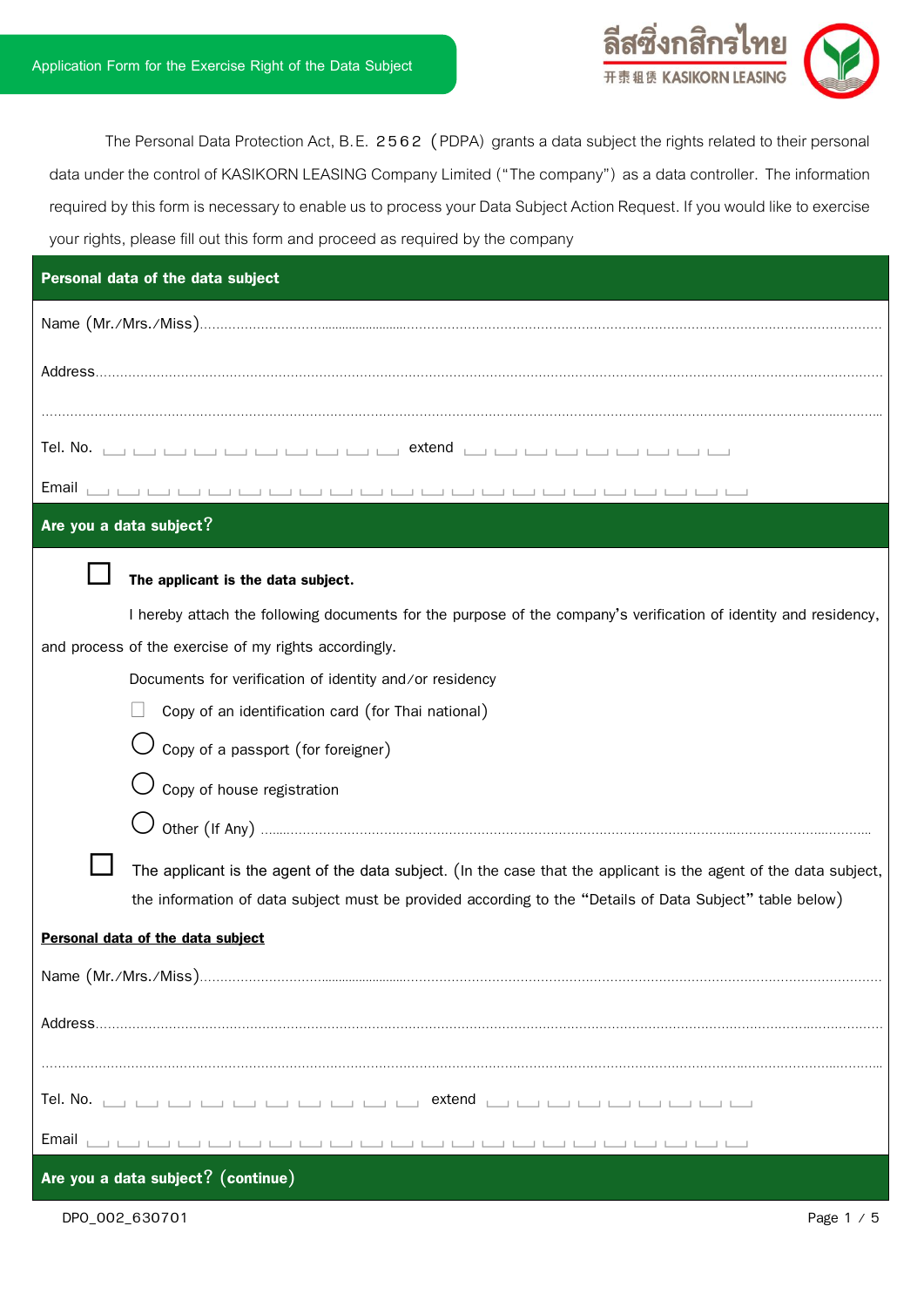

| The data subject's relationship with the company:                                                                           |                                                                                                              |                                                                                                                        |  |                         |  |
|-----------------------------------------------------------------------------------------------------------------------------|--------------------------------------------------------------------------------------------------------------|------------------------------------------------------------------------------------------------------------------------|--|-------------------------|--|
|                                                                                                                             | <b>Exiting Customer</b>                                                                                      | Former Customer                                                                                                        |  | <b>Business Partner</b> |  |
|                                                                                                                             | Vendor/Supplier                                                                                              | Website/Application User                                                                                               |  | Visitor                 |  |
|                                                                                                                             | Other                                                                                                        |                                                                                                                        |  |                         |  |
|                                                                                                                             |                                                                                                              | I hereby attach the following documents for the purpose of the company's verification of identity and residency of the |  |                         |  |
|                                                                                                                             |                                                                                                              | applicant and the data subject, and process of the exercise of the data subject's rights accordingly.                  |  |                         |  |
|                                                                                                                             | Documents for verification of authorization                                                                  |                                                                                                                        |  |                         |  |
|                                                                                                                             | Power of Attorney                                                                                            |                                                                                                                        |  |                         |  |
|                                                                                                                             | Remark: The Power of Attorney must:                                                                          |                                                                                                                        |  |                         |  |
|                                                                                                                             |                                                                                                              |                                                                                                                        |  |                         |  |
|                                                                                                                             | (1) contain, at a minimum, a statement "authorize the applicant to request and apply the data subject Action |                                                                                                                        |  |                         |  |
|                                                                                                                             |                                                                                                              | Request Form to the company for exercising $[- - -$ please specify the right to be requested- $- -$ ] on behalf        |  |                         |  |
|                                                                                                                             | of the data subject as well as doing all other actions in relation to such request until completion";        |                                                                                                                        |  |                         |  |
|                                                                                                                             | (2) be explicitly signed by the grantor;                                                                     |                                                                                                                        |  |                         |  |
|                                                                                                                             | (3) be dated before the submission date of request;                                                          |                                                                                                                        |  |                         |  |
| (4) put on stamp duties of 30 baht.                                                                                         |                                                                                                              |                                                                                                                        |  |                         |  |
| Documents for verification of identity and/or residency                                                                     |                                                                                                              |                                                                                                                        |  |                         |  |
|                                                                                                                             |                                                                                                              | Copies of identification card of the applicant and the data subject (for Thai national)                                |  |                         |  |
|                                                                                                                             |                                                                                                              | Copies of passport of the applicant and the data subject (for foreigner)                                               |  |                         |  |
|                                                                                                                             |                                                                                                              |                                                                                                                        |  |                         |  |
| The company reserves the right to inquire and request for additional documents from the applicant. In the case where        |                                                                                                              |                                                                                                                        |  |                         |  |
| the information provided does not clearly verify that the applicant is the data subject or has an authorization to file the |                                                                                                              |                                                                                                                        |  |                         |  |
|                                                                                                                             | request, EXIM reserves the right to deny your request.                                                       |                                                                                                                        |  |                         |  |
|                                                                                                                             |                                                                                                              |                                                                                                                        |  |                         |  |

**Personal Data in Respect of Which You Wish to Exercise Your Right**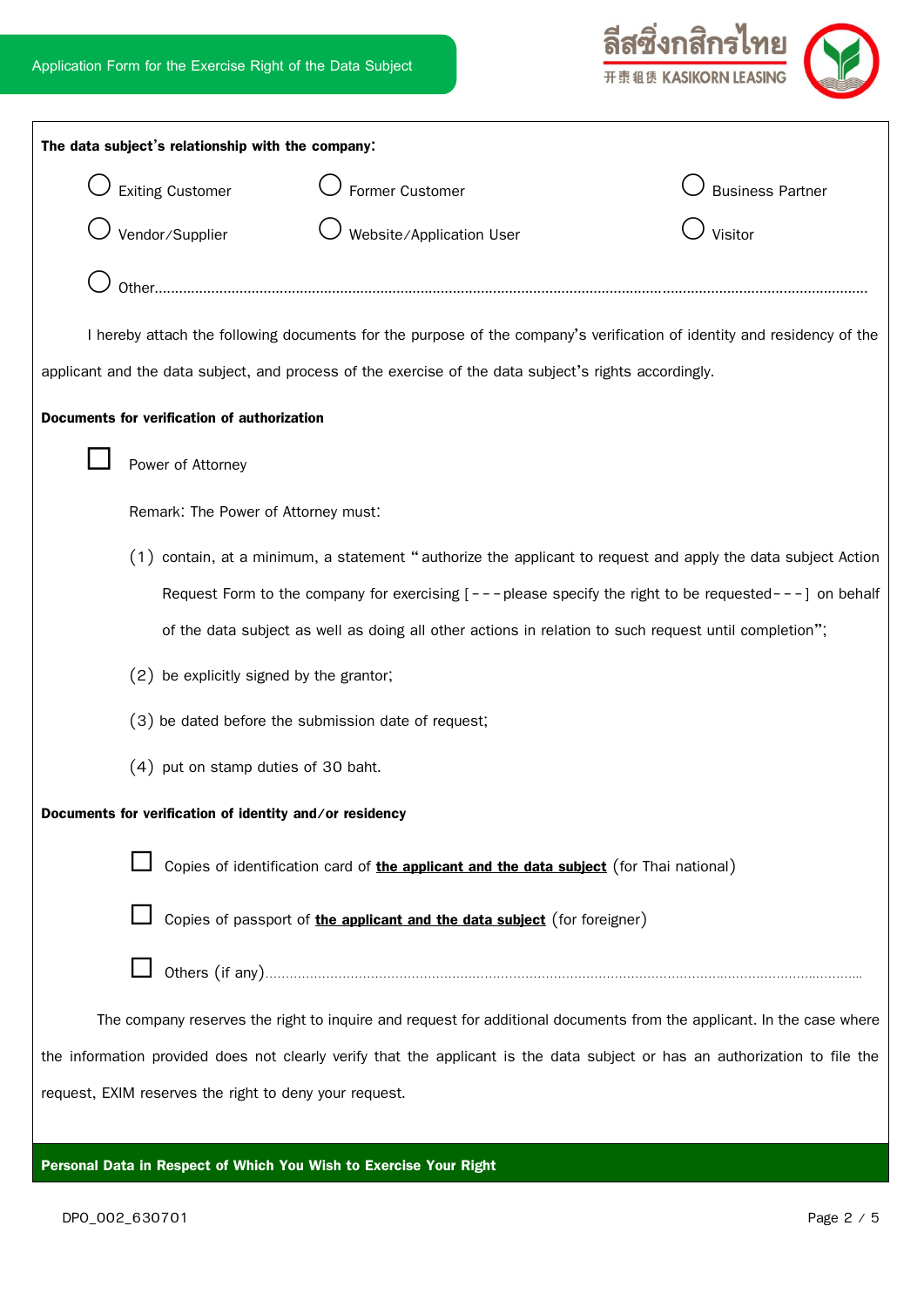

Please choose the right you wish to be exercised.

(choose one right per each request form, if you wish to exercise more than one right, please submit another

request form separately for the convenience of processing your request)

| <b>Rights</b>                      | Services Level Agreement* | Determine to exercise this right |
|------------------------------------|---------------------------|----------------------------------|
| Right of access                    |                           |                                  |
| Right to data portability          |                           |                                  |
| Right to object                    | 30 days                   |                                  |
| Right to erasure                   |                           |                                  |
| Right to restriction of processing |                           |                                  |

………………………………………………………………………………………………………………………………………………………..…………………..………...

………………………………………………………………………………………………………………………………………………………..…………………..………...

………………………………………………………………………………………………………………………………………………………..…………………..………...

………………………………………………………………………………………………………………………………………………………..…………………..………...

………………………………………………………………………………………………………………………………………………………..…………………..………...

………………………………………………………………………………………………………………………………………………………..…………………..………...

 *\* from the day you submit your request and the Company receives all documents*

Personal data in respect of which you wish to exercise your right

Location where such personal data is found (if any)

### **Ground for the Request**

In case where the applicant wishes to explain the ground for requesting for exercising the data subject's right, please attach the relevant documents, information or any supporting evidence for our responsible person to consider and proceed with your request respectively. ………………………………………………………………………………………………………………………………………………………..…………………..………...

………………………………………………………………………………………………………………………………………………………..…………………..………...

………………………………………………………………………………………………………………………………………………………..…………………..………...

………………………………………………………………………………………………………………………………………………………..…………………..………..

### **The Company Declaration**

DPO\_002\_630701 Page 3 / 5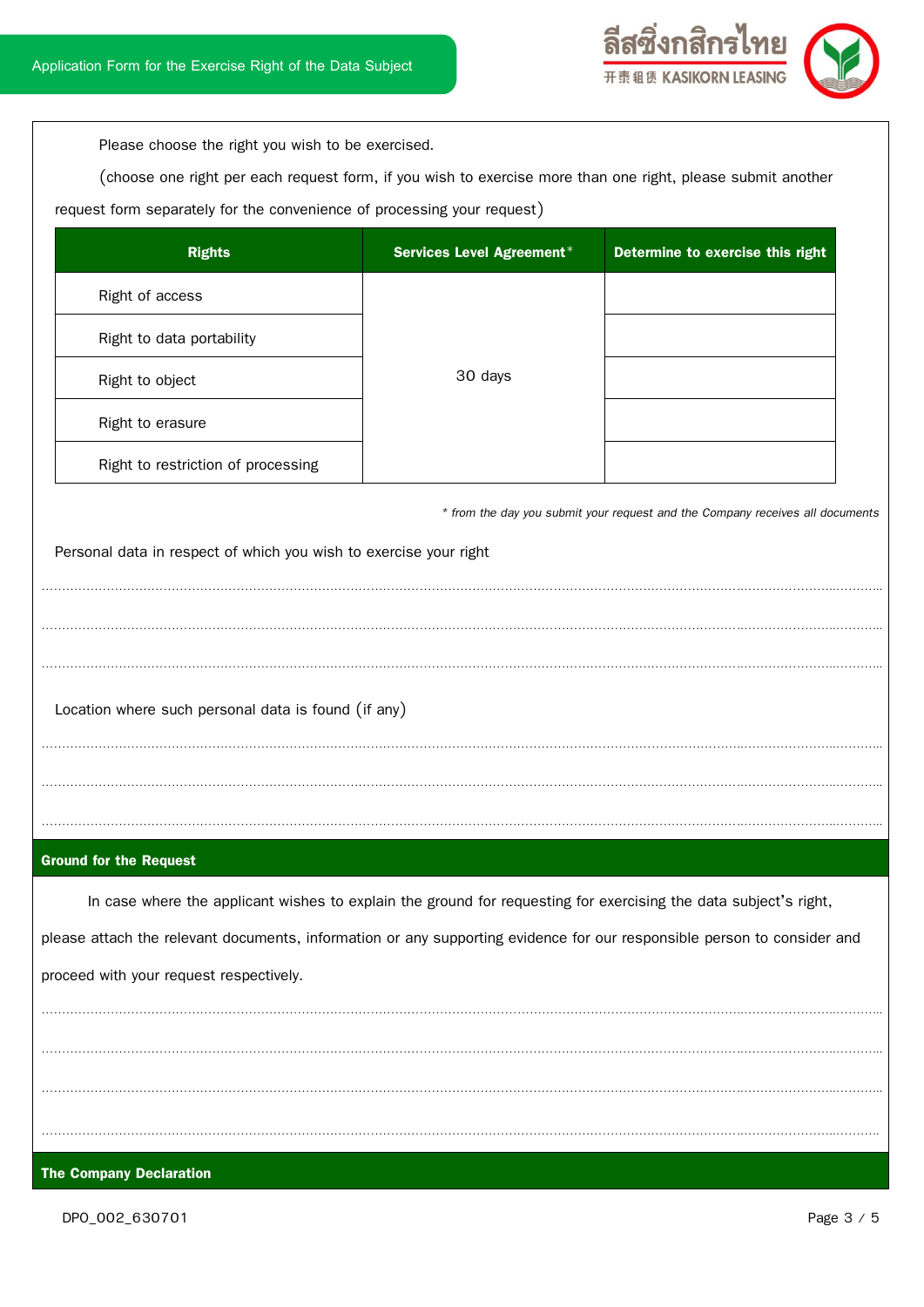

- 1. We may reject your request in the following cases:
	- (1.1) you are not able to clearly verify that the applicant is the data subject or authorized to submit the request;
	- (1.2) your request is unreasonable, for instance, the applicant may not have the right to erase personal data or we does not have such personal data;
	- (1.3) such request is redundant, for instance, such request is repeatedly submitted or duplicated without reasonable reason;
	- (1.4) retention of such personal data is for the purposes of exercising freedom of expression or for the preparation of the historical documents or the archives for public interest, or for the purpose relating to research or statistics, in which the suitable measures to safeguard the data subject's rights and freedoms are put in place, or for the necessity of tasks for public interest of the company or exercising of official authority vested in the company. In case where such personal data is sensitive data, retention of such sensitive data is necessary for the compliance with laws of preventive or occupational medicine or public interest in the area of public health in accordance with section  $26(5)$  (a) and (b) of the PDPA;
	- (1.5) retention of such personal data is for establishing legal claims, legal compliance, exercise of legal rights or defenses;
	- (1.6) proceeding your request may adversely affect and harm rights and freedom of other people;
	- $(1.7)$  processing of such personal data is for complying with applicable laws;
	- (1.8) processing of such personal data is necessary for carrying out tasks for public interests of the company or in the exercise of official authority vested in the company or other duty specified by laws;
	- (1.9) processing of such personal data is necessary for performance of contracts between the data subject and the company; or
	- (1.10) processing of such personal data is necessary for legitimate interests of the company.
- 2 . In general, you will not be charged for the company's process in relation to the request. However, if your request is manifestly unreasonable or redundant, we may charge a processing fee at a reasonable cost.
- 3. We will fulfill your request within 30 days after the receipt of your request and all required information and document, but please note that this time may be extended to 60 days, when necessary, taking into account the complexity and number of requests.

# **ข้อสงวนสิทธิของบริษัท (ต่อ)**